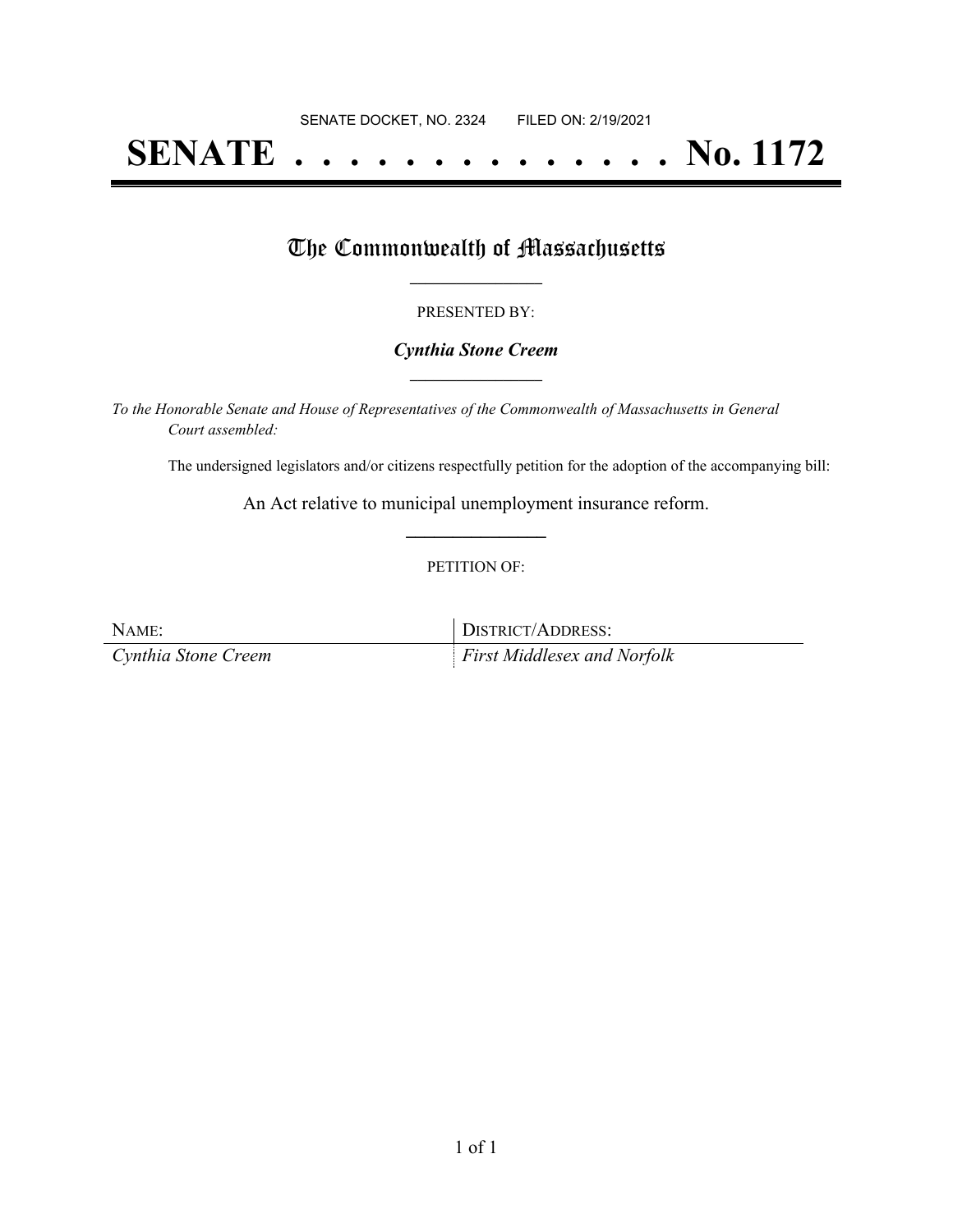#### SENATE DOCKET, NO. 2324 FILED ON: 2/19/2021

# **SENATE . . . . . . . . . . . . . . No. 1172**

By Ms. Creem, a petition (accompanied by bill, Senate, No. 1172) of Cynthia Stone Creem for legislation relative to municipal unemployment insurance reform. Labor and Workforce Development.

# [SIMILAR MATTER FILED IN PREVIOUS SESSION SEE SENATE, NO. *1056* OF 2019-2020.]

# The Commonwealth of Massachusetts

**In the One Hundred and Ninety-Second General Court (2021-2022) \_\_\_\_\_\_\_\_\_\_\_\_\_\_\_**

**\_\_\_\_\_\_\_\_\_\_\_\_\_\_\_**

An Act relative to municipal unemployment insurance reform.

Be it enacted by the Senate and House of Representatives in General Court assembled, and by the authority *of the same, as follows:*

### 1 SECTION 1. Section 28A of said chapter 151A of the General Laws, as appearing in the

2 2016 Official Edition, is hereby amended by inserting after subsection (d) the following:-

| (e) with respect to any services described in subsections (a) and (b) that are provided by |
|--------------------------------------------------------------------------------------------|
|--------------------------------------------------------------------------------------------|

4 municipal employees to or on behalf of an educational institution, benefits shall not be paid to

5 any individual under the same circumstances as described in subsections (a) through (c).

- 6 SECTION 2. Section 29 of said chapter 151A of the General Laws, as so appearing, is
- 7 hereby amended by inserting after subsection (d)(6) the following:-
- 8 (7) Notwithstanding any of the foregoing provisions of this subsection, the amount of 9 benefits otherwise payable to an individual for any week that begins in a period with respect to